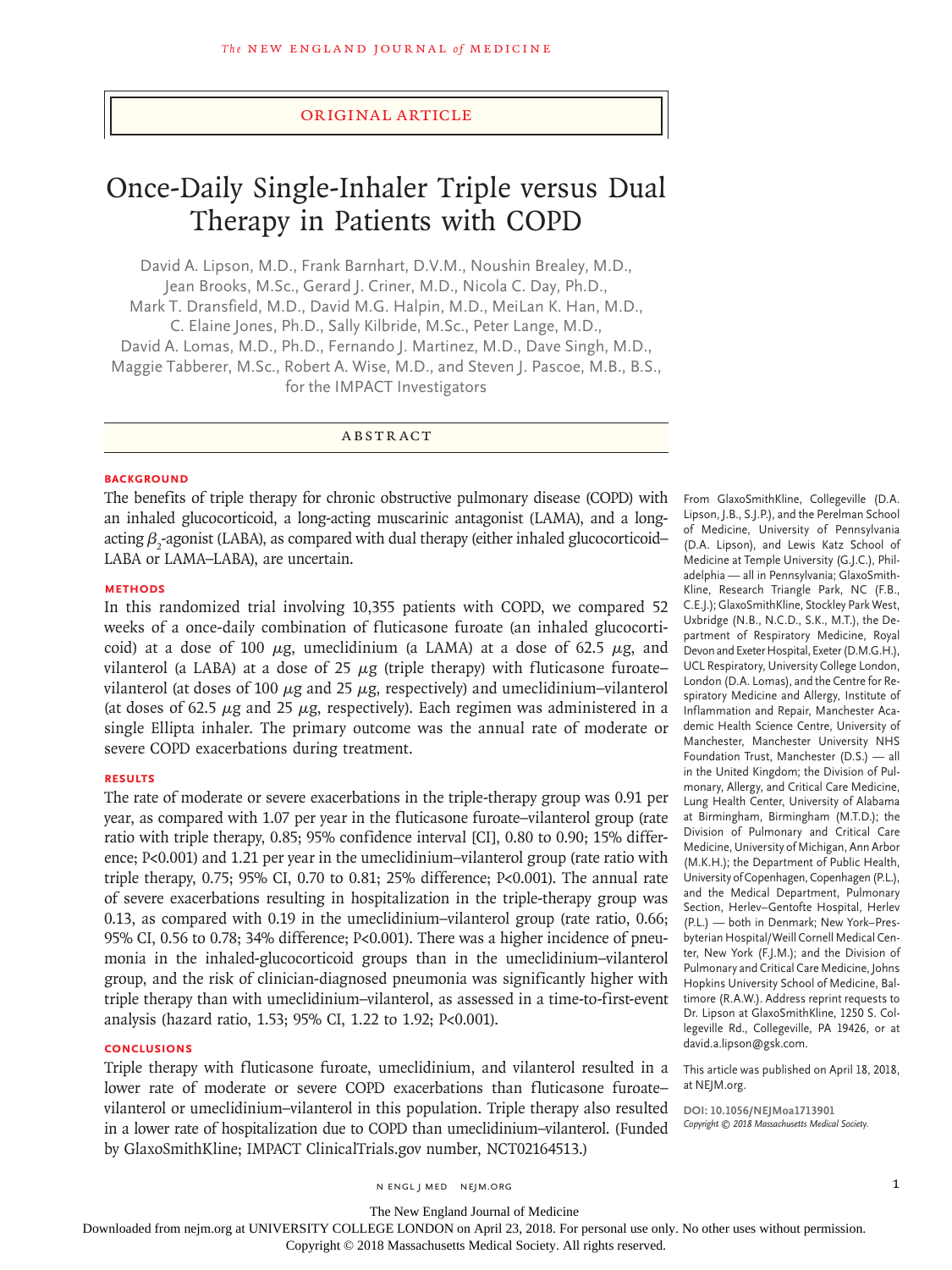cн *A Quick Take is available at NEJM.org*

RIPLE INHALED THERAPY FOR CHRONIC<br>obstructive pulmonary disease (COPD)<br>comprises an inhaled glucocorticoid, a<br>long-acting muscarinic antagonist (LAMA), and obstructive pulmonary disease (COPD) comprises an inhaled glucocorticoid, a long-acting muscarinic antagonist (LAMA), and a long-acting  $\beta_2$ -agonist (LABA). Such treatment is recommended in the Global Initiative for Chronic Obstructive Lung Disease (GOLD) management strategy for COPD in patients who have clinically significant symptoms despite treatment with an inhaled glucocorticoid–LABA or LAMA–LABA and who are at increased risk for frequent or severe exacerbations.<sup>1,2</sup> Although studies have shown that triple inhaled therapy has positive effects on lung function and COPD symptoms as compared with dual therapy, $3-13$  its use until recently has required patients to use multiple inhalers several times per day.<sup>14,15</sup>

Recently, single inhalers containing an inhaled glucocorticoid, a LABA, and a LAMA have been developed; these inhalers offer potential advantages in practicality and adherence to therapy. However, the effectiveness of combination inhaled therapies has not been comprehensively evaluated in patients with COPD who have the highest symptom burden. Controversy exists regarding the use of inhaled glucocorticoids in COPD and the relative benefits of triple therapy as compared with dual therapy (inhaled glucocorticoid–LABA or LAMA–LABA) in patients with a history of previous exacerbations. The Informing the Pathway of COPD Treatment (IMPACT) trial evaluated the relative benefits and risks of these three regimens in patients with symptomatic COPD and a history of exacerbations.16 Here we report the primary, secondary, and other efficacy and safety outcomes.

#### Methods

# **Trial Design and Oversight**

The IMPACT trial was a phase 3, randomized, double-blind, parallel-group, multicenter trial.<sup>16</sup> The primary objective was to evaluate the effects of 52 weeks of a once-daily combination of fluticasone furoate (an inhaled glucocorticoid) at a dose of 100  $\mu$ g, umeclidinium (a LAMA) at a dose of 62.5  $\mu$ g, and vilanterol (a LABA) at a dose of 25  $\mu$ g (triple therapy), as compared with fluticasone furoate–vilanterol (at doses of 100  $\mu$ g and 25  $\mu$ g, respectively) or the dual bronchodilator umeclidinium–vilanterol (at doses of 62.5  $\mu$ g and 25  $\mu$ g, respectively), on the rate of moderate or severe COPD exacerbations. Each regimen was administered in a single dry-powder inhaler (Ellipta, GlaxoSmithKline).

Patients enrolled were 40 years of age or older and had symptomatic COPD (COPD Assessment Test [CAT] score,  $\geq 10$ ; range, 0 to 40, with higher scores indicating more symptoms; minimal clinically important difference, 2 units). Patients had to have either a forced expiratory volume in 1 second  $(FEV_1)$  that was less than 50% of the predicted normal value and a history of at least one moderate or severe exacerbation in the previous year, or an  $\text{FEV}_1$  of 50 to 80% of the predicted normal value and at least two moderate exacerbations or one severe exacerbation in the previous year. Patients continued to take their own medication, which could include a LAMA, a LABA, or an inhaled glucocorticoid alone or in combination, during a 2-week run-in period before randomization.

The trial was performed in 37 countries from June 2014 through July 2017. It was conducted in accordance with Good Clinical Practice guidelines and the provisions of the Declaration of Helsinki and received approval from local institutional review boards or independent ethics committees. All the patients provided written informed consent. The patients and treatment groups are described in Tables S1 through S3 in the Supplementary Appendix, available with the full text of this article at NEJM.org.

All the patients underwent baseline chest radiography at trial entry, and all initial and subsequent chest images were overread centrally by radiologists who were unaware of the clinical information or trial treatment. The assignment of a diagnosis of pneumonia and the labeling of an event as an exacerbation were determined according to the clinical judgment of the investigator. The protocol required that all the patients with a suspected pneumonia, or moderate or severe exacerbation, have a chest radiograph obtained to help confirm the presence of a new infiltrate and better capture and understand these adverse events. When a diagnosis of pneumonia was made, the clinician also considered increased cough, sputum purulence, dyspnea, and signs on physical examination or laboratory testing.

The trial was designed by academic partners and the sponsor (GlaxoSmithKline), which also paid for editorial support; the lead author is an employee of the sponsor. All the authors dis-

2 N ENGL J MED NEJM.ORG

The New England Journal of Medicine

Downloaded from nejm.org at UNIVERSITY COLLEGE LONDON on April 23, 2018. For personal use only. No other uses without permission.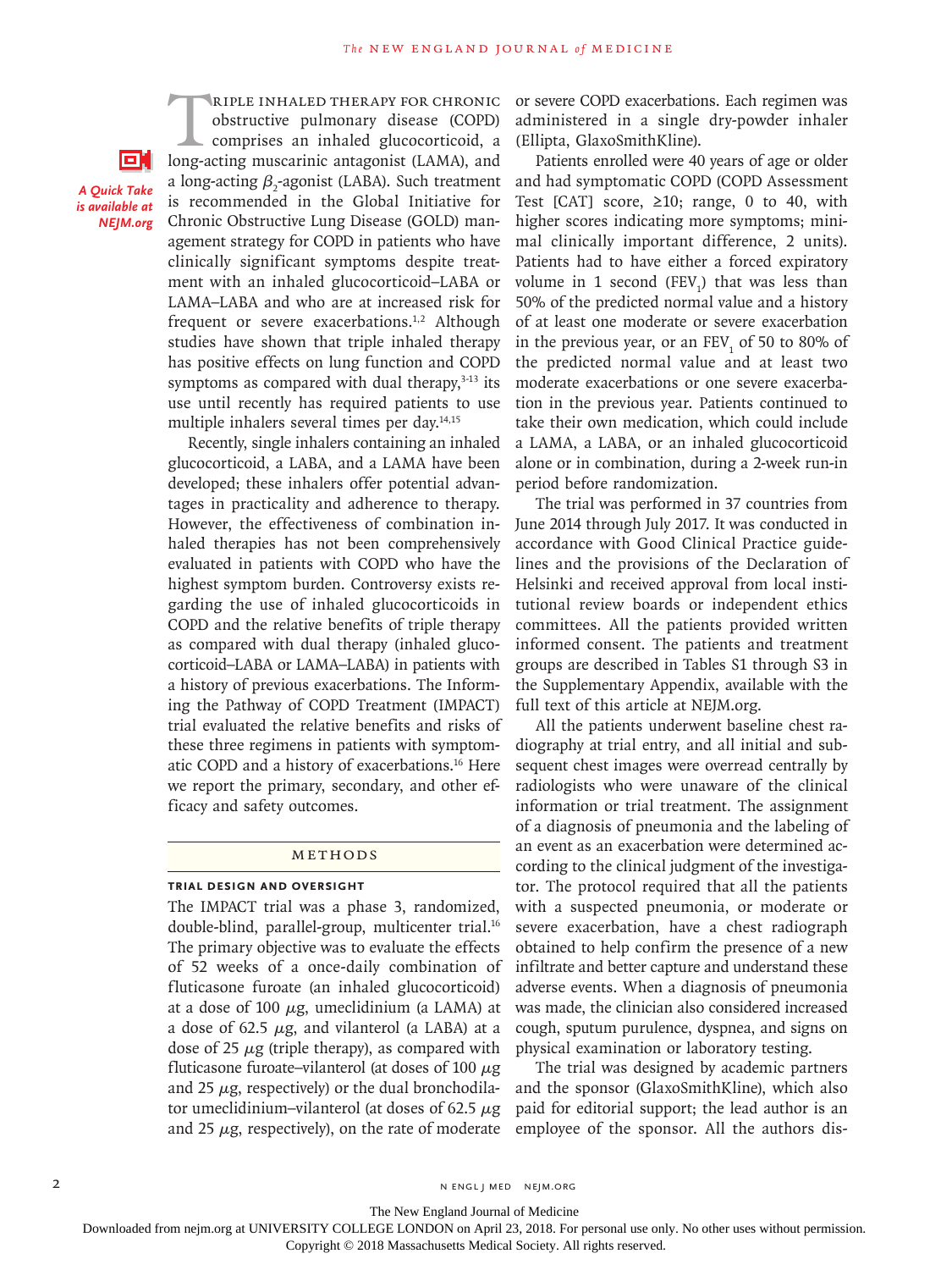cussed and interpreted the results, agree with the completeness and accuracy of the data and analyses, and vouch for the adherence of the trial to the protocol, available at NEJM.org. All the authors contributed to the data analyses and writing of the manuscript.

# **Primary Efficacy Outcome**

The primary efficacy outcome was the annual rate of moderate or severe exacerbations during treatment (including 1 day after the last dose was administered). The two coprimary treatment comparisons were triple therapy versus umeclidinium–vilanterol, and triple therapy versus fluticasone furoate–vilanterol.

Patients completed an electronic diary each morning to record their symptoms and were alerted to contact their trial investigator if symptoms suggestive of an exacerbation worsened over the course of 2 consecutive days. The investigator confirmed the presence or absence of an exacerbation. The severity of an exacerbation was defined according to the treatment. A mild exacerbation was worsening of symptoms treated with increased albuterol. A moderate exacerbation was defined as an exacerbation leading to treatment with antibiotics or systemic glucocorticoids. A severe exacerbation was one resulting in hospitalization or death.

#### **Secondary and Other Efficacy Outcomes**

Secondary outcomes in the statistical hierarchy were grouped sequentially according to lung function and symptoms and the time to the first exacerbation. The first analysis block included spirometry to assess trough  $\mathrm{FEV}_1$  and the change in the St. George's Respiratory Questionnaire (SGRQ) total score, as measured by the COPDspecific version, to assess health-related quality of life (scores range from 0 to 100, with lower scores indicating better health-related quality of life; minimal clinically important difference, 4 points). The second block in the hierarchy assessed the time to the first moderate or severe COPD exacerbation during treatment (Fig. S2 in the Supplementary Appendix).

Prespecified protocol-defined secondary outcomes that were not in the hierarchy included the annual rate of moderate or severe exacerbations and the time to the first moderate or severe exacerbation among patients with a blood eosinophil count of at least 150 cells per microliter at baseline, and the annual rate of severe exacerbations. Protocol-defined other outcomes included analyses of lung function, time to death from any cause, health-related quality of life, and all exacerbations (mild, moderate, or severe) in the entire patient population and dyspnea in a subset of patients as assessed according to the Baseline Dyspnea Index and Transition Dyspnea Index (TDI; values range from −9 to 9, with lower values indicating worsening severity of dyspnea; minimal clinically important difference, 1 unit). (For details, see the section on additional statistical information in the Supplementary Appendix or see the protocol and statistical analysis plan, available with the protocol.)

### **Safety Assessments**

Incidences of adverse events, serious adverse events, pneumonia, cardiovascular events, bone fractures, and other adverse events of special interest (prespecified adverse events associated with the use of inhaled glucocorticoids, LAMAs, or LABAs) were documented at each clinic visit. Supporting radiography was used to document incidences of pneumonia.

Electrocardiographic (ECG) measurements and vital signs were assessed at screening and after 4, 28, and 52 weeks of treatment. Clinical (chemical and hematologic) assessments were performed at screening and at 16, 28, and 52 weeks. All reports of serious adverse events and all trial deaths were adjudicated by an independent adjudication committee whose members were unaware of the treatment assignments.

# **Statistical Analysis**

It was estimated a priori that the annual rate of moderate or severe exacerbations would be 0.80 among patients treated with triple therapy, 0.91 among those treated with fluticasone furoate– vilanterol, and 0.94 among those treated with umeclidinium–vilanterol. On the basis of a twosided 1% significance level and 90% power and assuming a negative binomial model with a dispersion parameter of 0.75, we calculated that approximately 4000 patients would be needed in the triple-therapy group, 4000 in the fluticasone furoate–vilanterol group, and 2000 in the umeclidinium–vilanterol group. The truncated Hochberg method was used in a closed testing hierarchy across the coprimary and key secondary treatment comparisons to control type I error at

The New England Journal of Medicine

Downloaded from nejm.org at UNIVERSITY COLLEGE LONDON on April 23, 2018. For personal use only. No other uses without permission.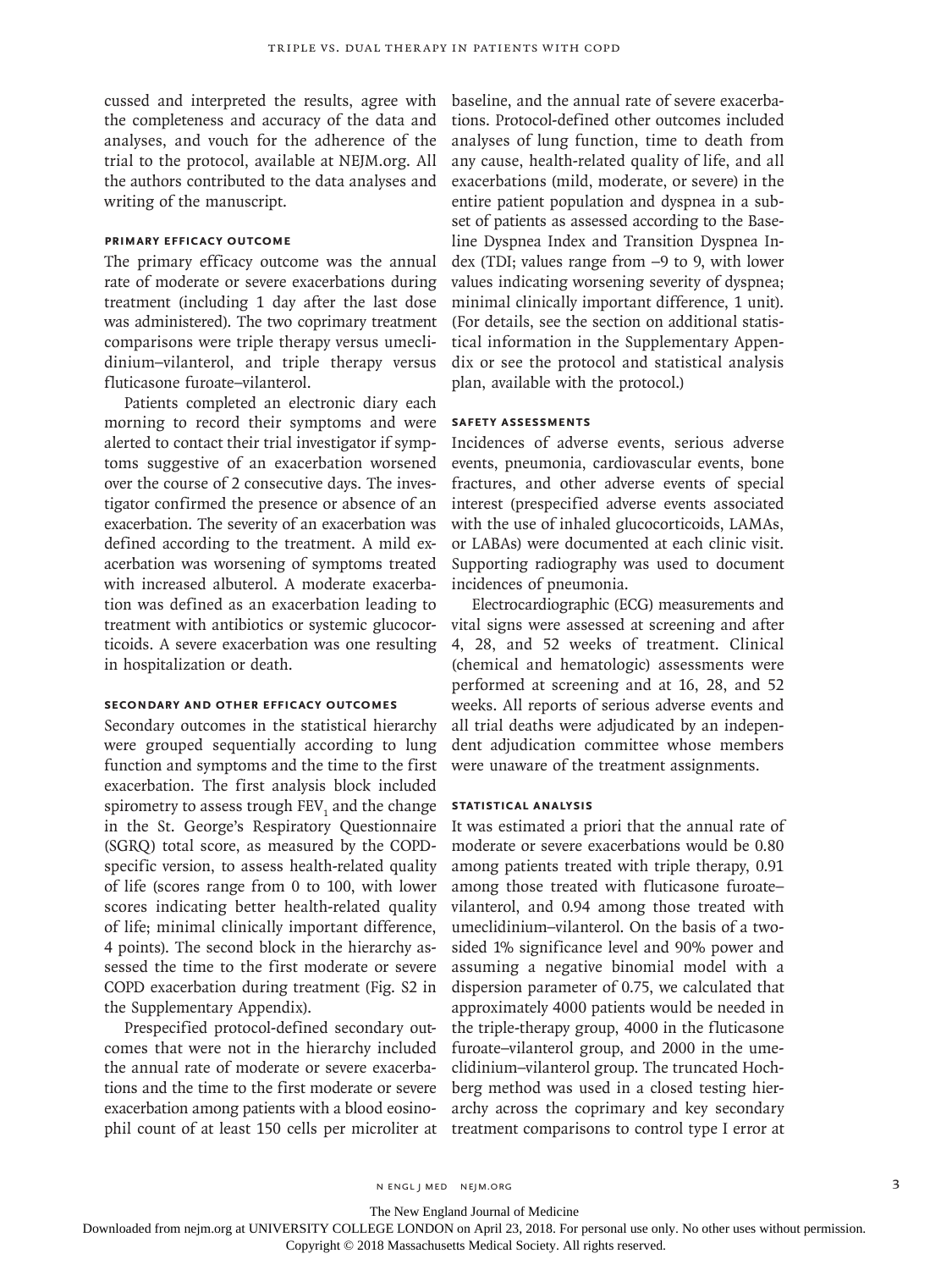| Table 1. Baseline Characteristics of the Patients (Intention-to-Treat Population).* |                                       |                                                    |                                             |                          |  |  |  |  |  |
|-------------------------------------------------------------------------------------|---------------------------------------|----------------------------------------------------|---------------------------------------------|--------------------------|--|--|--|--|--|
| Characteristic                                                                      | <b>Triple Therapy</b><br>$(N = 4151)$ | Fluticasone Furoate-<br>Vilanterol<br>$(N = 4134)$ | Umeclidinium-<br>Vilanterol<br>$(N = 2070)$ | Total<br>$(N = 10, 355)$ |  |  |  |  |  |
| $Age - yr$                                                                          | $65.3 + 8.2$                          | $65.3 + 8.3$                                       | $65.2 + 8.3$                                | $65.3 + 8.3$             |  |  |  |  |  |
| Female sex - no. (%)                                                                | 1385 (33)                             | 1386 (34)                                          | 714 (34)                                    | 3485 (34)                |  |  |  |  |  |
| Body-mass index†                                                                    | 26.6                                  | 26.7                                               | 26.6                                        | 26.6                     |  |  |  |  |  |
| Former smokers - no. (%) ±                                                          | 2715 (65)                             | 2711 (66)                                          | 1342 (65)                                   | 6768 (65)                |  |  |  |  |  |
| Moderate or severe COPD exacerbations<br>in the previous $yr$ — no. (%)             |                                       |                                                    |                                             |                          |  |  |  |  |  |
| $\mathbf{0}$                                                                        | $2(-1)$                               | $5(-1)$                                            | $2(-1)$                                     | $9(-1)$                  |  |  |  |  |  |
| 1                                                                                   | 1853 (45)                             | 1907 (46)                                          | 931 (45)                                    | 4691 (45)                |  |  |  |  |  |
| $\overline{2}$                                                                      | 1829 (44)                             | 1768 (43)                                          | 890 (43)                                    | 4487 (43)                |  |  |  |  |  |
| $\geq$ 3                                                                            | 467(11)                               | 454(11)                                            | 247(12)                                     | 1168(11)                 |  |  |  |  |  |
| $\geq$ 2 Moderate COPD exacerbations<br>in the previous $yr$ — no. (%)              | 1967 (47)                             | 1921 (46)                                          | 989 (48)                                    | 4877 (47)                |  |  |  |  |  |
| $\geq$ Severe COPD exacerbation in<br>the previous $yr$ – no. $(\%)$                | 1087 (26)                             | 1069(26)                                           | 515(25)                                     | 2671 (26)                |  |  |  |  |  |
| >2 Severe COPD exacerbations in<br>the previous $yr$ — no. $(\%)$                   | 147(4)                                | 148(4)                                             | 76 (4)                                      | 371(4)                   |  |  |  |  |  |
| Postbronchodilator $FEV_1 - %$ of<br>predicted normal value                         | $45.7 \pm 15.0$                       | $45.5 \pm 14.8$                                    | $45.4 \pm 14.7$                             | $45.5 \pm 14.8$          |  |  |  |  |  |
| Mean score on the COPD Assessment<br>Test at screening                              | $20.1 + 6.1$                          | $20.1 + 6.1$                                       | $20.2 + 6.2$                                | $20.1 + 6.1$             |  |  |  |  |  |

\* Plus–minus values are means ±SD. Patients in the triple-therapy group received a once-daily inhaled combination of 100 μg of fluticasone furoate, 62.5 μg of umeclidinium, and 25 μg of vilanterol. Patients in the fluticasone furoate–vilanterol group received a once-daily inhaled combination of 100 μg of fluticasone furoate and 25 μg of vilanterol. Patients in the umeclidinium–vilanterol group received a once-daily inhaled combination of 62.5 μg of umeclidinium and 25 μg of vilanterol. A moderate exacerbation of chronic obstructive pulmonary disease (COPD) was defined as one leading to treatment with antibiotics or systemic glucocorticoids. A severe COPD exacerbation was defined as one resulting in hospitalization or death. FEV<sub>1</sub> denotes forced expiratory volume in 1 second.

† The body-mass index is the weight in kilograms divided by the square of the height in meters.

‡ All the patients were required to have at least a 10 pack-year smoking history. Former smokers were defined as those who had stopped smoking at least 6 months before screening.

§ Scores on the COPD Assessment Test range from 0 to 40, with higher scores indicating more symptoms. The minimal clinically important difference is 2 units.

> the 5% level. Efficacy and safety analyses were performed in the intention-to-treat population, except for the TDI, which was assessed in a subset of 5058 patients. Further details are provided in the section on additional statistical information and Figure S2 in the Supplementary Appendix.

#### **RESULTS**

# **Trial Population**

The intention-to-treat population included 10,355 patients who underwent randomization and received investigational medication (4151 received triple therapy, 4134 received fluticasone furoate– vilanterol, and 2070 received umeclidinium– vilanterol). Overall, 9087 patients (88%) completed the trial, and 7991 (77%) completed the trial while receiving investigational medication (Fig. S1 in the Supplementary Appendix). In the intentionto-treat population, there were no clinically significant differences among the three treatment groups with regard to baseline demographic characteristics, COPD exacerbations, lung function, and CAT score (Table 1). The majority of patients (66%) were male, and the mean age was 65.3 years. A total of 18% of the patients had bronchodilator reversibility (defined as an increase in  $FEV_1$  of  $\geq$ 12% and  $\geq$ 200 ml after administration of albuterol). A total of 43% had a baseline blood eosinophil level of less than 150 cells per microliter.

On trial entry, 38% of the patients were re-

4 **n engl j med negl j med nejm.org** N ENGL J MED NEJM.ORG

The New England Journal of Medicine

Downloaded from nejm.org at UNIVERSITY COLLEGE LONDON on April 23, 2018. For personal use only. No other uses without permission.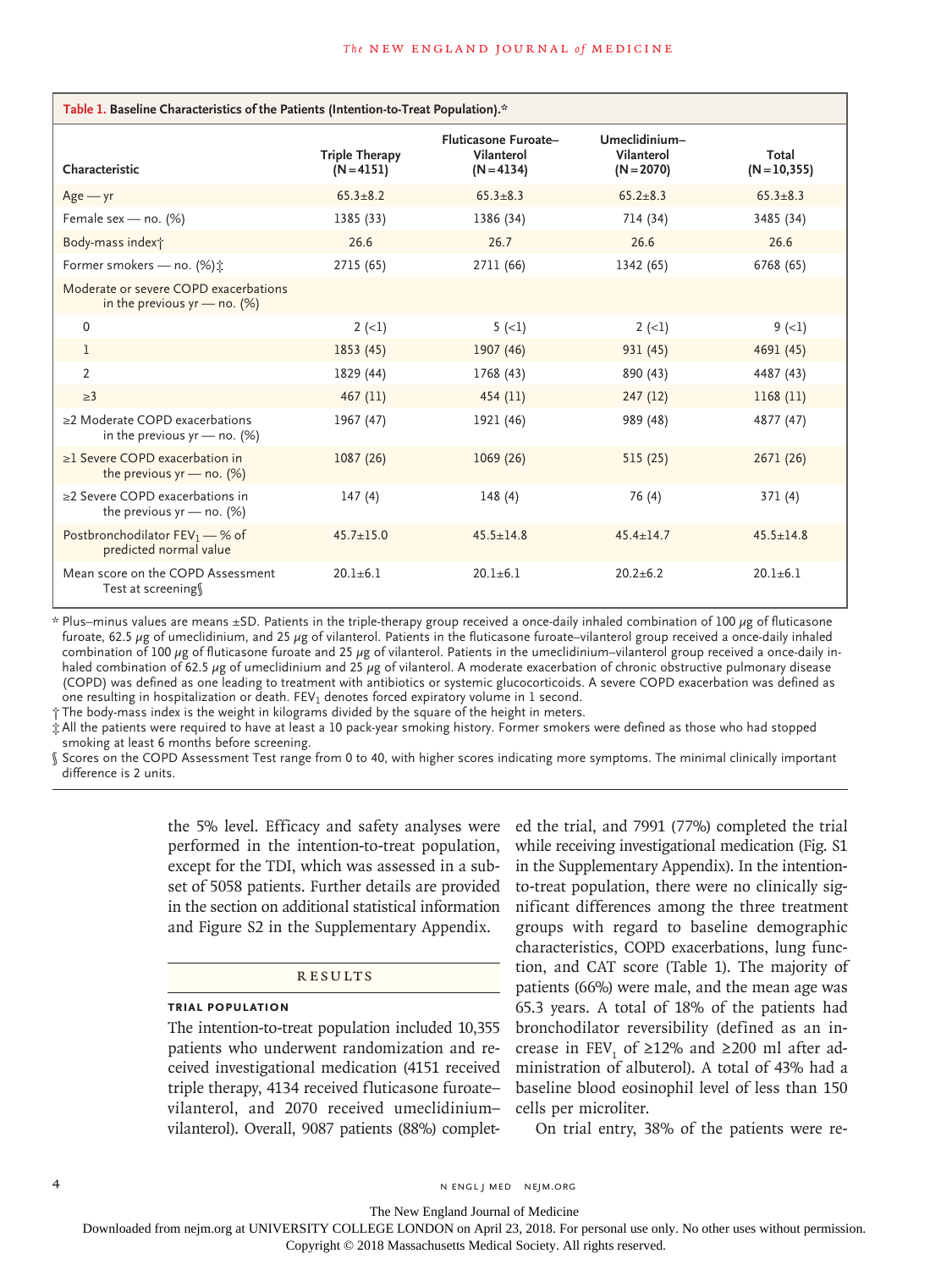

ceiving triple therapy including an inhaled glucocorticoid, a LABA, and a LAMA; 29% were receiving an inhaled glucocorticoid and a LABA; and 8% were receiving a LAMA and a LABA. Details on medications at trial entry are provided in Table S4 in the Supplementary Appendix. After the initiation of investigational medication, the rate of premature discontinuation of treatment was lower in the triple-therapy group than in the dual-therapy groups; 758 patients (18%) withdrew from triple therapy, 1040 (25%) from fluticasone furoate–vilanterol, and 566 (27%) from umeclidinium–vilanterol.

# **Primary Efficacy Analysis**

The rate of moderate or severe exacerbations during treatment among patients assigned to triple therapy was 0.91 per year, as compared with 1.07 per year among those assigned to fluticasone furoate–vilanterol (rate ratio with triple therapy, 0.85; 95% confidence interval [CI], 0.80 to 0.90; 15% difference; P<0.001) and 1.21 per year among those assigned to umeclidinium– vilanterol (rate ratio with triple therapy, 0.75; 95% CI, 0.70 to 0.81; 25% difference; P<0.001). Thus, the rate of moderate or severe exacerbations was significantly lower with the combination of fluticasone furoate, umeclidinium, and vilanterol than with fluticasone furoate–vilanterol or umeclidinium–vilanterol (Fig. 1A).

#### **Secondary Efficacy Analyses**

Triple therapy was associated with a lower risk of moderate or severe exacerbations during treatment than dual therapy, as assessed in a time-tofirst-event analysis. The hazard ratio for triple therapy versus fluticasone furoate–vilanterol was 0.85 (95% CI, 0.80 to 0.91; 15% difference; P<0.001), and the hazard ratio for triple therapy versus umeclidinium–vilanterol was 0.84 (95% CI, 0.78 to 0.91; 16% difference; P<0.001) (Fig. 1B).

The annual rate of moderate or severe exacerbations was lower with triple therapy than with either dual-therapy combination, regardless of eosinophil level, although a greater reduction in the exacerbation rate was observed in patients with eosinophil levels of at least 150 cells per microliter. Among patients with eosinophil levels of less than 150 cells per microliter, the annual rate of moderate or severe exacerbations was 0.85 (95% CI, 0.80 to 0.91) with triple therapy, 1.06 (95% CI, 0.99 to 1.14) with fluticasone furoate– vilanterol, and 0.97 (95% CI, 0.88 to 1.07) with umeclidinium–vilanterol. Among patients with

The New England Journal of Medicine

Downloaded from nejm.org at UNIVERSITY COLLEGE LONDON on April 23, 2018. For personal use only. No other uses without permission.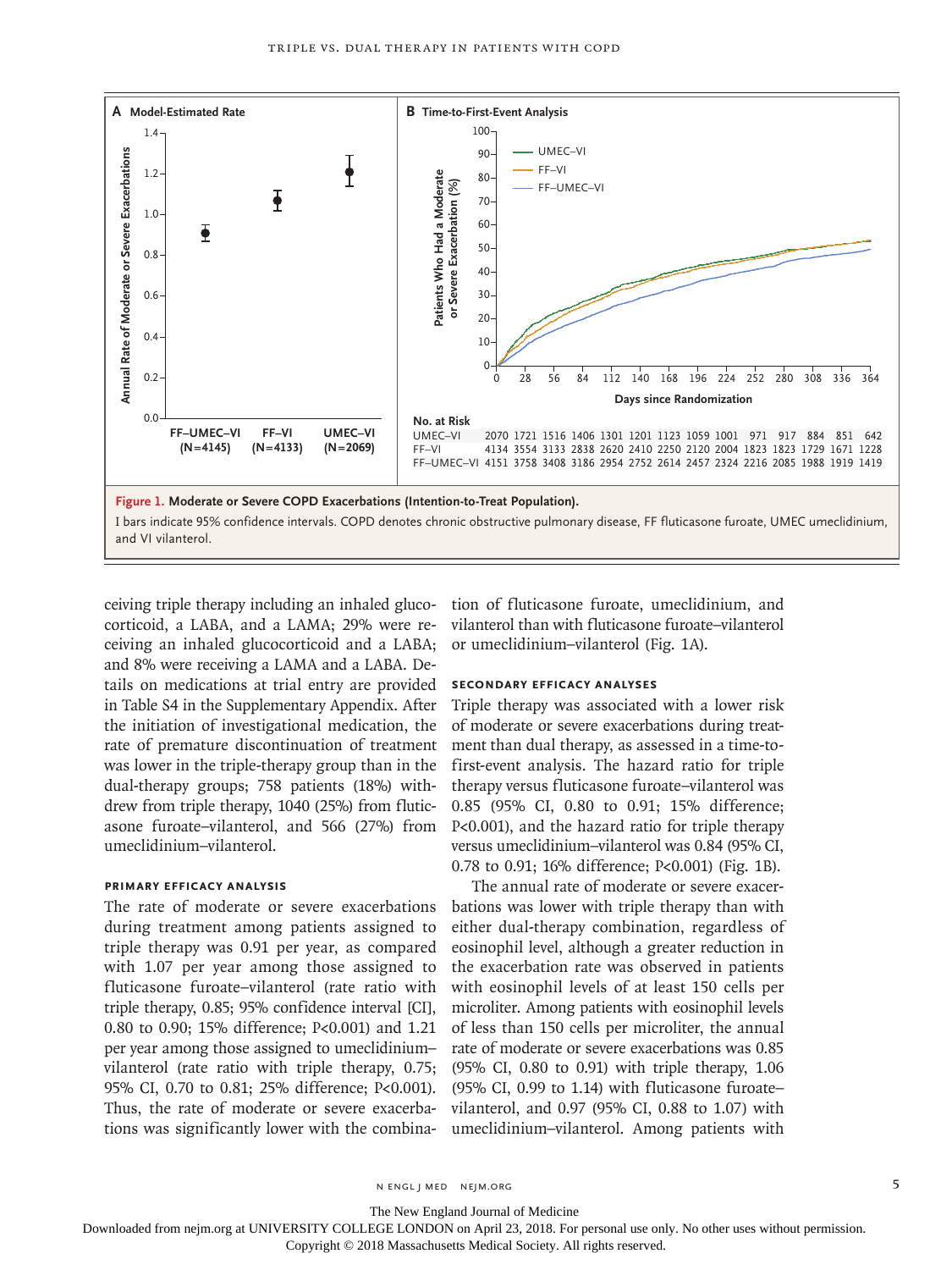| Table 2. Trough FEV <sub>1</sub> and St. George's Respiratory Questionnaire (SGRQ) Total Score (Intention-to-Treat Population).* |                                       |                                                |                                         |  |  |  |  |
|----------------------------------------------------------------------------------------------------------------------------------|---------------------------------------|------------------------------------------------|-----------------------------------------|--|--|--|--|
| Outcome                                                                                                                          | <b>Triple Therapy</b><br>$(N = 4151)$ | Fluticasone Furoate–Vilanterol<br>$(N = 4134)$ | Umeclidinium-Vilanterol<br>$(N = 2070)$ |  |  |  |  |
| Trough $FEV1$                                                                                                                    |                                       |                                                |                                         |  |  |  |  |
| No. of patients evaluated                                                                                                        | 3366                                  | 3060                                           | 1490                                    |  |  |  |  |
| Mean at wk 52 (95% CI) — ml                                                                                                      | 1274 (1265 to 1282)                   | 1177 (1168 to 1185)                            | 1220 (1208 to 1232)                     |  |  |  |  |
| Mean change from baseline (95% CI) $-$ ml                                                                                        | 94 (86 to 102)                        | $-3$ ( $-12$ to 6)                             | 40 (28 to 52)                           |  |  |  |  |
| Difference between triple therapy and dual-<br>therapy comparator $(95\%$ CI) — ml                                               |                                       | 97 (85 to 109) +                               | 54 (39 to 69)个                          |  |  |  |  |
| SGRQ total score:                                                                                                                |                                       |                                                |                                         |  |  |  |  |
| No. of patients evaluated                                                                                                        | 3318                                  | 3026                                           | 1470                                    |  |  |  |  |
| Mean at wk 52 (95% CI)                                                                                                           | 45.0 (44.5 to 45.4)                   | 46.8 (46.3 to 47.2)                            | 46.8 (46.1 to 47.4)                     |  |  |  |  |
| Mean change from baseline (95% CI)                                                                                               | $-5.5$ ( $-5.9$ to $-5.0$ )           | $-3.7$ ( $-4.2$ to $-3.2$ )                    | $-3.7$ ( $-4.4$ to $-3.0$ )             |  |  |  |  |
| Difference between triple therapy and dual-<br>therapy comparator (95% CI)                                                       |                                       | $-1.8$ (-2.4 to $-1.1$ ) $\uparrow$            | $-1.8$ (-2.6 to $-1.0$ ) <sup>+</sup>   |  |  |  |  |
| Response according to SGRQ total score at wk 52<br>— no. $(\%)$                                                                  | 1723(42)                              | 1390 (34)                                      | 696 (34)                                |  |  |  |  |
| Odds ratio for triple therapy vs. dual-therapy<br>comparator (95% CI)                                                            |                                       | 1.41 (1.29 to 1.55) $\dagger$                  | 1.41 (1.26 to 1.57) $\dagger$           |  |  |  |  |
|                                                                                                                                  |                                       |                                                |                                         |  |  |  |  |

\* The means presented are least-squares means.

† P<0.001.

‡ Total scores on the SGRQ range from 0 to 100, with lower scores indicating better health-related quality of life.

§ A response was defined as a decrease in the SGRQ total score of at least 4 units, as compared with the baseline value.

eosinophil levels of at least 150 cells per microliter, the annual rate was 0.95 (95% CI, 0.90 to 1.01) with triple therapy, 1.08 (95% CI, 1.02 to 1.14) with fluticasone furoate–vilanterol, and 1.39 (95% CI, 1.29 to 1.51) with umeclidinium– vilanterol.

The annual rate of severe exacerbations during treatment was 0.13 among patients assigned to triple therapy, 0.15 among those assigned to fluticasone furoate–vilanterol (rate ratio with triple therapy, 0.87; 95% CI, 0.76 to 1.01; 13% difference;  $P=0.06$ ), and 0.19 among those assigned to umeclidinium–vilanterol (rate ratio with triple therapy, 0.66; 95% CI, 0.56 to 0.78; 34% difference; P<0.001). Thus, the rate was not significantly lower with triple therapy than with fluticasone furoate–vilanterol but was significantly lower with triple therapy than with umeclidinium–vilanterol.

For the spirometric outcome of the mean change from baseline in trough  $FEV<sub>1</sub>$ , the difference between the triple-therapy and fluticasone furoate–vilanterol groups was 97 ml (95% CI, 85 to 109; P<0.001), and the difference between the triple-therapy and umeclidinium–vilanterol groups was 54 ml (95% CI, 39 to 69; P<0.001). There were significant differences between the tripletherapy group and the fluticasone furoate– vilanterol and umeclidinium–vilanterol groups in the mean change from baseline in the SGRQ total score and in the percentage of patients who had a response as defined by a decrease in the SGRQ total score of at least 4 points (P<0.001 for both comparisons on both outcomes) (Table 2).

#### **Analyses of Other Outcomes**

All tests within the predefined statistical testing hierarchy achieved statistical significance, with P<0.001. No adjustments for multiplicity were made for the other comparisons, and P values of less than 0.05 were considered to indicate statistical significance. Beyond the prespecified primary and secondary outcomes, there were multiple prespecified protocol-defined other outcomes, among which were death from any cause during treatment, all exacerbations (mild, moderate, or severe), and dyspnea according to the TDI. Results for these other outcomes provided support for the primary findings, although treatment comparisons were not corrected for multiplicity.

6 **n** engl j med nejm.org neighbors in the neutral media  $\frac{1}{2}$  media  $\frac{1}{2}$  media  $\frac{1}{2}$  media  $\frac{1}{2}$  media  $\frac{1}{2}$  media  $\frac{1}{2}$  media  $\frac{1}{2}$  media  $\frac{1}{2}$  media  $\frac{1}{2}$  media  $\frac{1}{2}$  media  $\frac{1$ 

The New England Journal of Medicine

Downloaded from nejm.org at UNIVERSITY COLLEGE LONDON on April 23, 2018. For personal use only. No other uses without permission.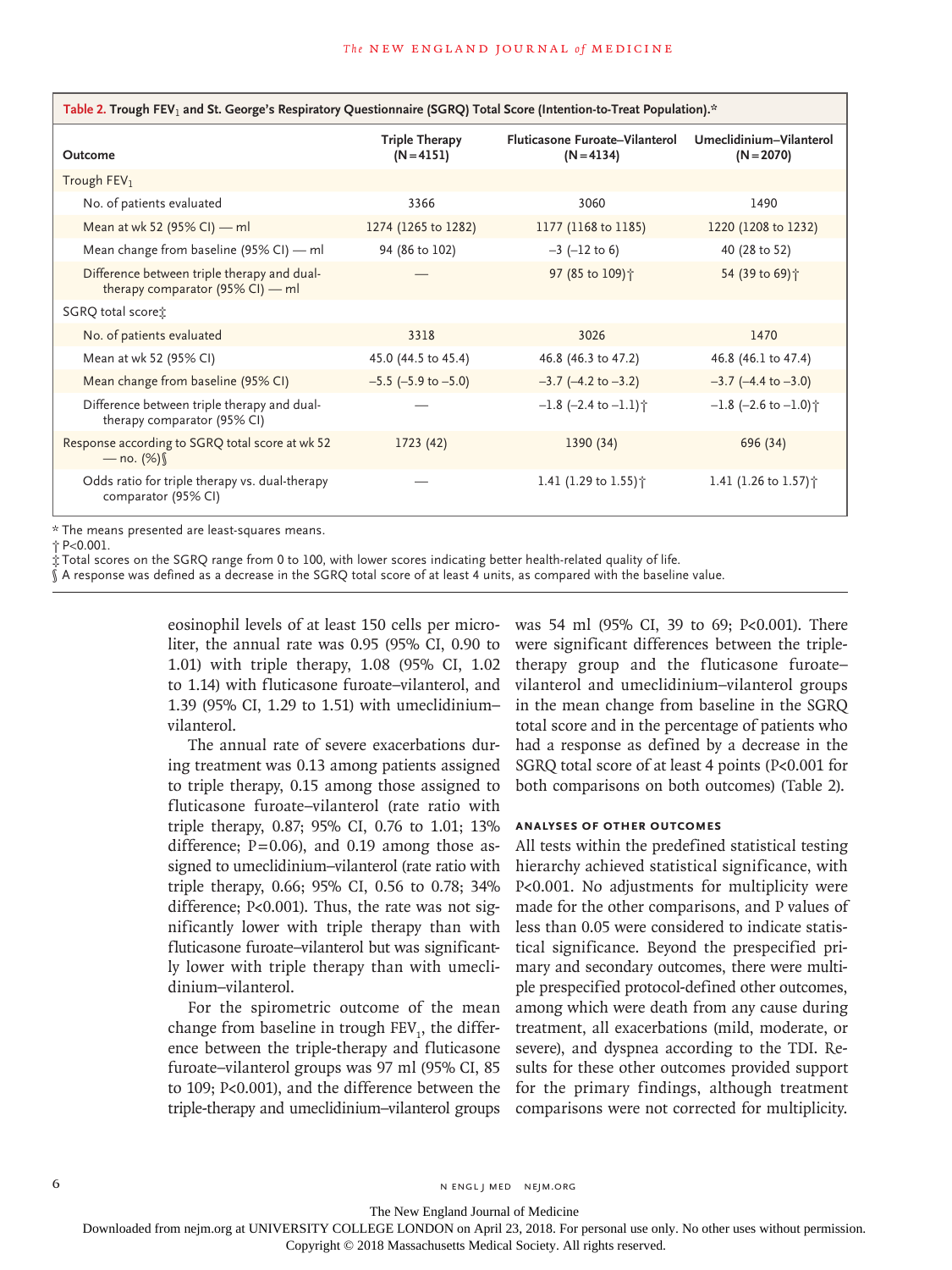Death during treatment occurred in 50 patients (1%) in the triple-therapy group, 49 patients (1%) in the fluticasone furoate–vilanterol group, and 39 patients (2%) in the umeclidinium–vilanterol group. All-cause mortality was significantly lower with the regimens that included the inhaled glucocorticoid fluticasone furoate (triple therapy and fluticasone furoate–vilanterol) than with umeclidinium–vilanterol. The hazard ratio for triple therapy versus umeclidinium–vilanterol was 0.58 (95% CI, 0.38 to 0.88; 42% difference; unadiusted  $P=0.01$ ), and the hazard ratio for fluticasone furoate–vilanterol versus umeclidinium– vilanterol was 0.61 (95% CI, 0.40 to 0.93; 39% difference; unadjusted  $P=0.02$ ). The results of a prespecified analysis of the time to death from any cause including data from patients during treatment and not during treatment provided support for the findings during treatment. Further details are provided in the Supplementary Appendix.

An analysis of adjudicated cause–specific death during treatment showed a lower rate of deaths from both cardiovascular and respiratory causes in the inhaled-glucocorticoid groups than in the umeclidinium–vilanterol group. There were 16 adjudicated cardiovascular deaths during treatment in the triple-therapy group, 21 in the fluticasone furoate–vilanterol group, and 15 in the umeclidinium–vilanterol group (rate per 1000 patientyears, 4.2, 6.0, and 8.7, respectively). There were 15 adjudicated deaths from respiratory causes during treatment in the triple-therapy group, 12 in the fluticasone furoate–vilanterol group, and 9 in the umeclidinium–vilanterol group (rate per 1000 patient-years, 4.0, 3.4, and 5.2, respectively). The rate of deaths that were associated with the patients' underlying COPD according to the independent adjudicators was lower in the inhaledglucocorticoid groups than in the umeclidinium– vilanterol group. There were 18 deaths during treatment that were determined to be associated with the patient's COPD in the triple-therapy group, 14 in the fluticasone furoate–vilanterol group, and 15 in the umeclidinium–vilanterol group (rate per 1000 patient-years, 4.8, 4.0, and 8.7, respectively). Similar results were observed in an analysis that included deaths that occurred in patients no longer receiving treatment. For a summary of adjudicated causes of death, see Tables S9 and S10 in the Supplementary Appendix.

Findings similar to those of the primary efficacy analysis were observed when mild exacerbations (those determined to require only increased albuterol) were included. The annual rate of mild, moderate, or severe exacerbations was 1.05 with triple therapy, 1.25 with fluticasone furoate– vilanterol, and 1.40 with umeclidinium–vilanterol. The rate was 16% lower with triple therapy than with fluticasone furoate–vilanterol (rate ratio, 0.84; 95% CI, 0.79 to 0.89; P<0.001) and 25% lower with triple therapy than with umeclidinium– vilanterol (rate ratio, 0.75; 95% CI, 0.70 to 0.81; P<0.001).

In a subset of 5058 patients, the percentage of patients who had a response as defined by an increase in the TDI of at least 1 unit was higher with triple therapy than with either dual therapy. The rate of response was 36% in the tripletherapy group, 29% in the fluticasone furoate– vilanterol group, and 30% in the umeclidinium– vilanterol group. The odds ratio for response was 1.36 for triple therapy versus fluticasone furoate–vilanterol (95% CI, 1.19 to 1.55; P<0.001) and 1.33 for triple therapy versus umeclidinium– vilanterol (95% CI, 1.13 to 1.57; P<0.001).

# **Safety and Adverse-Event Profile**

Overall, the adverse-event profile of triple therapy was similar to that of the dual-therapy comparators, and there were no new safety findings associated with the use of an inhaled glucocorticoid, a LAMA, or a LABA in combination (Table 3). There were no clinically relevant differences in ECG measurements, vital signs, or clinical laboratory values among the treatment groups.

The incidence of adverse events during treatment that led to discontinuation of trial treatment or withdrawal from the trial was 6% for triple therapy, 8% for fluticasone furoate– vilanterol, and 9% for umeclidinium–vilanterol; the incidence of discontinuation or withdrawal due to an adverse event of COPD was 2%, 2%, and 3%, respectively. Serious adverse events during treatment occurred in 895 patients (22%) receiving triple therapy, 850 (21%) receiving fluticasone furoate–vilanterol, and 470 (23%) receiving umeclidinium–vilanterol. A total of 14 patients  $\left\langle \langle 1\% \rangle \right\rangle$  receiving triple therapy, 25  $\left\langle \langle 1\% \rangle \right\rangle$ receiving fluticasone furoate–vilanterol, and 14 (<1%) receiving umeclidinium–vilanterol were reported to have had a nonserious adverse event

The New England Journal of Medicine

Downloaded from nejm.org at UNIVERSITY COLLEGE LONDON on April 23, 2018. For personal use only. No other uses without permission.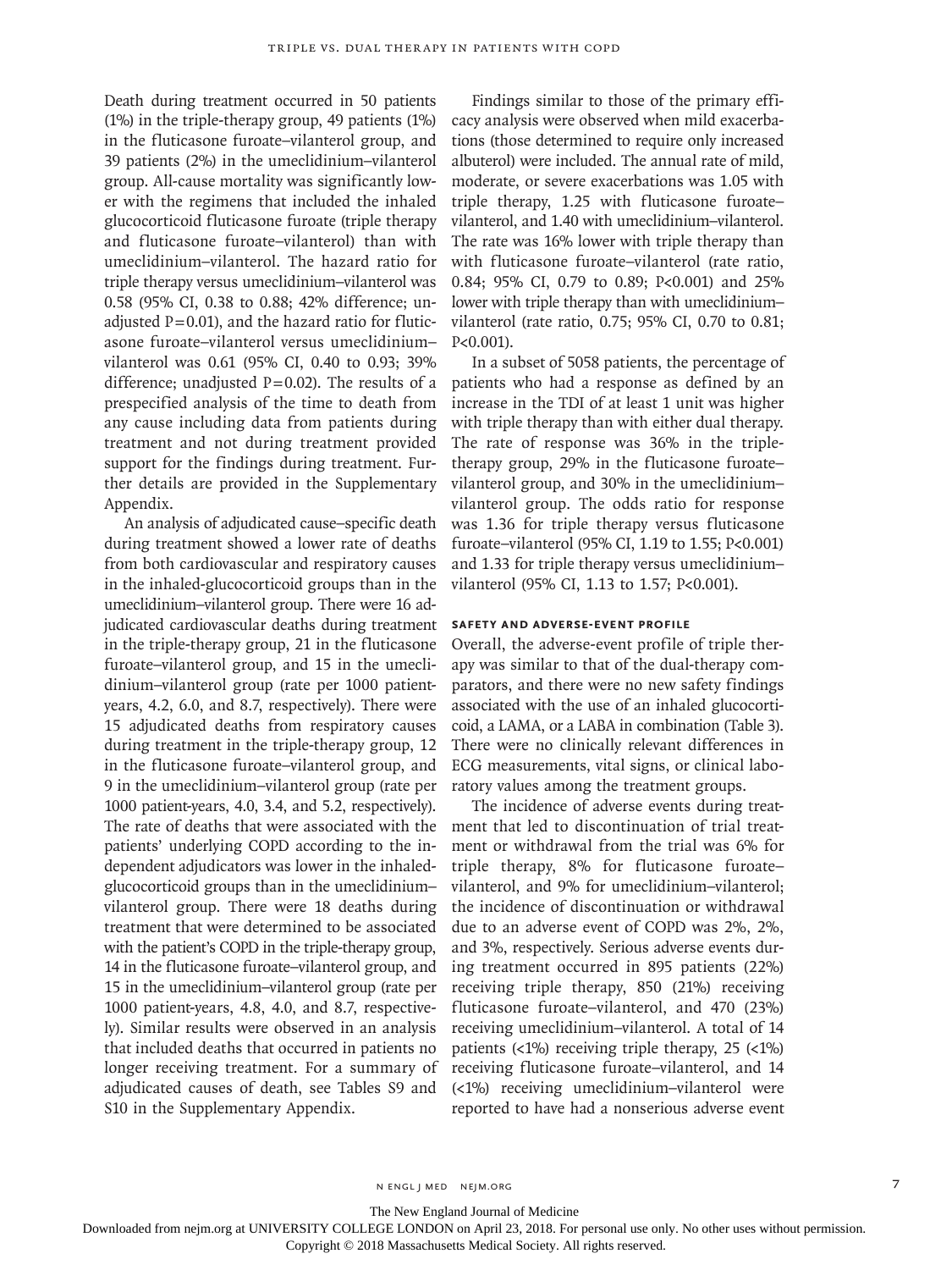| Table 3. Adverse Events of Special Interest in the Intention-to-Treat Population.* |                                       |                                                |                                                |                                                |                                         |                                                |  |  |  |
|------------------------------------------------------------------------------------|---------------------------------------|------------------------------------------------|------------------------------------------------|------------------------------------------------|-----------------------------------------|------------------------------------------------|--|--|--|
| Event                                                                              | <b>Triple Therapy</b><br>$(N = 4151)$ |                                                | Fluticasone Furoate-Vilanterol<br>$(N = 4134)$ |                                                | Umeclidinium-Vilanterol<br>$(N = 2070)$ |                                                |  |  |  |
|                                                                                    | No. of<br>Patients (%)                | Rate per 1000<br>Patient-Yr (No.<br>of Events) | No. of<br>Patients (%)                         | Rate per 1000<br>Patient-Yr (No.<br>of Events) | No. of<br>Patients (%)                  | Rate per 1000<br>Patient-Yr (No.<br>of Events) |  |  |  |
| Anticholinergic syndrome                                                           | 184(4)                                | 60.8 (226)                                     | 140(3)                                         | 47.1 (163)                                     | 70(3)                                   | 47.7 (81)                                      |  |  |  |
| Asthma or bronchospasm                                                             | $27 (-1)$                             | 7.5(28)                                        | 34 $(<1)$                                      | 10.1(35)                                       | 16(1)                                   | 9.4(16)                                        |  |  |  |
| Cardiovascular effects                                                             | 450 (11)                              | 167.2 (621)                                    | 430 (10)                                       | 157.0 (543)                                    | 224(11)                                 | 166.6 (283)                                    |  |  |  |
| Cardiac arrhythmia                                                                 | 153(4)                                | 50.9 (189)                                     | 161(4)                                         | 51.5 (178)                                     | 81(4)                                   | 51.2 (87)                                      |  |  |  |
| Cardiac failure                                                                    | 138(3)                                | 42.5 (158)                                     | 126(3)                                         | 42.8 (148)                                     | 68(3)                                   | 44.8 (76)                                      |  |  |  |
| CNS hemorrhages and cere-<br>brovascular conditions                                | 41 $(\langle 1]$                      | 12.1(45)                                       | $28 (=1)$                                      | 9.3(32)                                        | $11 (=1)$                               | 6.5(11)                                        |  |  |  |
| Hypertension                                                                       | 113(3)                                | 35.5 (132)                                     | 115(3)                                         | 35.0(121)                                      | 54(3)                                   | 34.2 (58)                                      |  |  |  |
| Ischemic heart disease                                                             | 80(2)                                 | 26.1 (97)                                      | 57(1)                                          | 18.5(64)                                       | 47(2)                                   | 30.6 (52)                                      |  |  |  |
| Lower respiratory tract infection,<br>excluding pneumonia                          | 200(5)                                | 63.0 (234)                                     | 199(5)                                         | 69.7 (241)                                     | 108(5)                                  | 76.0 (129)                                     |  |  |  |
| Pneumonia                                                                          | 317(8)                                | 95.8 (356)                                     | 292(7)                                         | 96.6 (334)                                     | 97(5)                                   | 61.2 (104)                                     |  |  |  |
| Urinary retention                                                                  | $8 (-1)$                              | 2.7(10)                                        | $12 (-1)$                                      | 3.5(12)                                        | $9(-1)$                                 | 5.3(9)                                         |  |  |  |

\* Adverse events of special interest are based on an analysis of a group of prespecified adverse events that are associated with the use of inhaled glucocorticoids, long-acting muscarinic antagonists, or long-acting β2-agonists. See Table S15 in the Supplementary Appendix for the full listing of adverse events of special interest. CNS denotes central nervous system.

> of COPD worsening. A serious adverse event of pneumonia occurred in 184 patients (4%), 152 patients (4%), and 54 patients (3%), respectively. Further details are provided in Table S12 in the Supplementary Appendix.

> There was a higher incidence of pneumonia in the inhaled-glucocorticoid groups than in the umeclidinium–vilanterol group, and the risk of clinician-diagnosed pneumonia was significantly higher with triple therapy than with umeclidinium–vilanterol, as assessed in a time-to-firstevent analysis (hazard ratio, 1.53; 95% CI, 1.22 to 1.92; P<0.001). There was no significant difference in the risk of pneumonia between triple therapy and fluticasone furoate–vilanterol (hazard ratio, 1.02; 95% CI, 0.87 to 1.19; P=0.85).

# Discussion

In this trial, once-daily single-inhaler triple therapy with fluticasone furoate, umeclidinium, and vilanterol resulted in a significantly lower rate of moderate or severe COPD exacerbations and better lung function and health-related quality of life than dual therapy with fluticasone

furoate–vilanterol or the dual bronchodilator umeclidinium–vilanterol among patients with symptomatic COPD and a history of exacerbations. These benefits were observed regardless of the patients' blood eosinophil levels at randomization.

Our trial also showed that fluticasone furoate– vilanterol was superior to umeclidinium–vilanterol with respect to the rates of COPD exacerbations (moderate or severe exacerbations and all exacerbations). These findings are in contrast to those of the FLAME trial,<sup>17</sup> which showed a benefit of LAMA–LABA over inhaled glucocorticoid–LABA for the prevention of exacerbations. This difference in findings between our trial and the FLAME trial is probably due to the differences in the patient populations and the design of the two trials. In the FLAME trial, all the patients were treated with tiotropium during a 1-month run-in period. Therefore, any patients who would require an inhaled glucocorticoid may have had an increase in exacerbations and a decrease in lung function during the run-in period and would have been forced to leave the trial. In addition, it is also possible that patients who could not

8 N ENGL J MED NEJM.ORG

The New England Journal of Medicine

Downloaded from nejm.org at UNIVERSITY COLLEGE LONDON on April 23, 2018. For personal use only. No other uses without permission.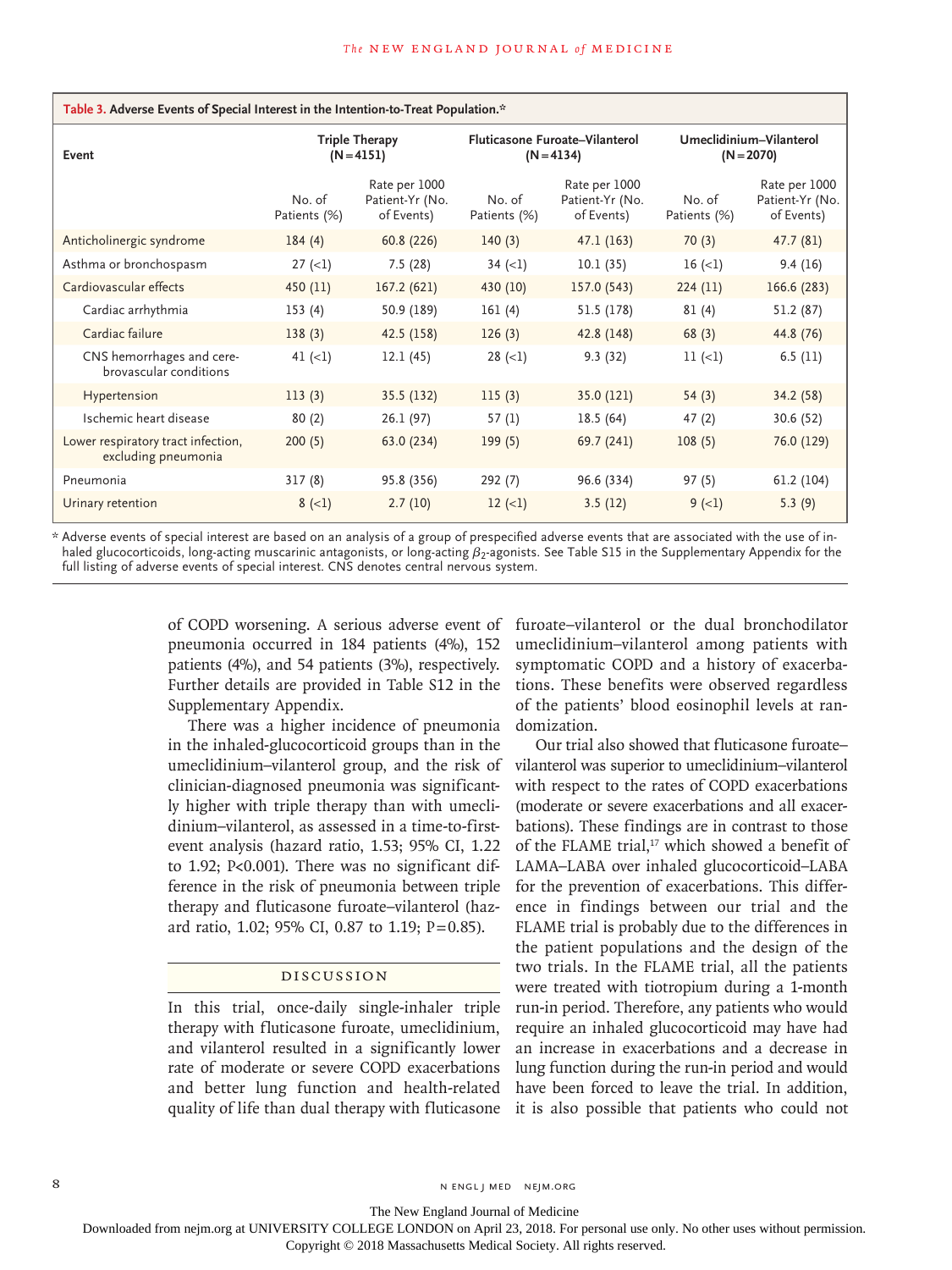withdraw from an inhaled glucocorticoid were knowingly not enrolled, leading to a biased patient population. In contrast, patients in our trial who were assigned to the LAMA–LABA group and had been previously receiving an inhaled glucocorticoid would have had to abruptly stop the inhaled glucocorticoid, whereas patients in the inhaled-glucocorticoid groups would have continued to take an inhaled glucocorticoid. It is unknown whether the abrupt discontinuation of inhaled glucocorticoids could have contributed to our finding of a lower rate of exacerbations in the inhaled-glucocorticoid groups than in the LAMA–LABA group. In addition, the patients who were assigned to the triple-therapy group and had been previously receiving an inhaled glucocorticoid, a LABA, and a LAMA might not have been expected to have a benefit. Further research using different trial designs will be needed to resolve these issues.

Triple therapy and fluticasone furoate–vilanterol also showed a signal toward lower all-cause mortality during treatment than umeclidinium– vilanterol. However, the Study to Understand Mortality and Morbidity in COPD (SUMMIT),<sup>18</sup> involving patients with moderate COPD and heightened cardiovascular risk, was powered to study all-cause mortality and did not show a significant effect for fluticasone furoate–vilanterol. It is possible that our finding is fragile; further investigation will be needed to understand the reasons for this finding.

The strengths of the IMPACT trial include the large number of patients enrolled and the comparison of triple therapy with dual therapies using the same molecules in the same delivery device. The trial used an electronic diary for rapid and reliable identification of symptoms suggestive of an exacerbation, and the measurement of health-related quality of life has been recognized as important to help physicians and patients achieve greater understanding of a treatment effect.19 A robust approach was taken for capture and evaluation of pneumonias to ensure that expected adverse events of pneumonia were appropriately understood.

Safety results showed a higher incidence of pneumonia in the inhaled-glucocorticoid groups than in the umeclidinium–vilanterol group, as would be expected. However, the rate of pneumonia was 95.8, 96.6, and 61.2 events per 1000 patient-years with triple therapy, fluticasone furoate–vilanterol, and umeclidinium–vilanterol, respectively, whereas the rate of moderate or severe COPD exacerbations was 922.8, 1051.5, and 1147.6 events per 1000 patient-years, respectively. No new safety signals emerged. $11,18$ 

In summary, the results of the IMPACT trial show that a once-daily combination of fluticasone furoate, umeclidinium, and vilanterol resulted in a lower rate of moderate or severe COPD exacerbations and better lung function and health-related quality of life than dual therapy with fluticasone furoate–vilanterol or umeclidinium–vilanterol. Triple therapy also resulted in a lower rate of hospitalization due to COPD than umeclidinium–vilanterol in this symptomatic patient population.

Supported by GlaxoSmithKline. The Ellipta brand of inhalers is owned by or licensed to the GlaxoSmithKline group of companies.

Disclosure forms provided by the authors are available with the full text of this article at NEJM.org.

We thank the patients, families, and investigators around the world who participated in the IMPACT trial, without whose help this trial could not have been possible; current and former Glaxo-SmithKline study team members (Nicholas Locantore for the original statistical work and trial design; Helen Barnacle for assistance in trial design; Michelle Fry [data quality lead]; Pam Manchester, Jill Wolford, Irene Shupe, Igor Moshenin, Soo-Yeon Chung, Tammy Kitaoka, Oliver Kante, and Suhel Patel [operational support]; Suhas Ravindra [programming]; and Morrys Kaisermann, Anya Harry, Jonathan Steinfeld, Cindy Liu, Catriona Crawford, and Rajat Mohindra [medical monitoring and pharmacovigilance]); the staff of Veramed for support with statistical analyses; Sally Kilbride and Jean Brooks (GlaxoSmithKline) for oversight of the data analysis; and Catherine Amey and Catherine Elliott of Gardiner-Caldwell Communications (Macclesfield, United Kingdom) for medical-writing support.

#### **References**

**2.** Pocket guide to COPD diagnosis, management, and prevention: a guide for health care professionals. Global Initiative for Obstructive Lung Disease, 2017 (http:// goldcopd.org/wp-content/uploads/2016/12/ wms-GOLD-2017-Pocket-Guide.pdf).

**3.** Cazzola M, Andò F, Santus P, et al. A pilot study to assess the effects of combining fluticasone propionate/salmeterol and tiotropium on the airflow obstruction of patients with severe-to-very severe COPD. Pulm Pharmacol Ther 2007;20:556-61.

**4.** Hanania NA, Crater GD, Morris AN, Emmett AH, O'Dell DM, Niewoehner DE. Benefits of adding fluticasone propionate/ salmeterol to tiotropium in moderate to severe COPD. Respir Med 2012;106:91- 101.

**5.** Jung KS, Park HY, Park SY, et al. Comparison of tiotropium plus fluticasone propionate/salmeterol with tiotropium

n engl j med nejm.org 9

The New England Journal of Medicine

Downloaded from nejm.org at UNIVERSITY COLLEGE LONDON on April 23, 2018. For personal use only. No other uses without permission.

**<sup>1.</sup>** Vogelmeier CF, Criner GJ, Martinez FJ, et al. Global strategy for the diagnosis, management, and prevention of chronic obstructive lung disease 2017 report: GOLD executive summary. Am J Respir Crit Care Med 2017;195:557-82.